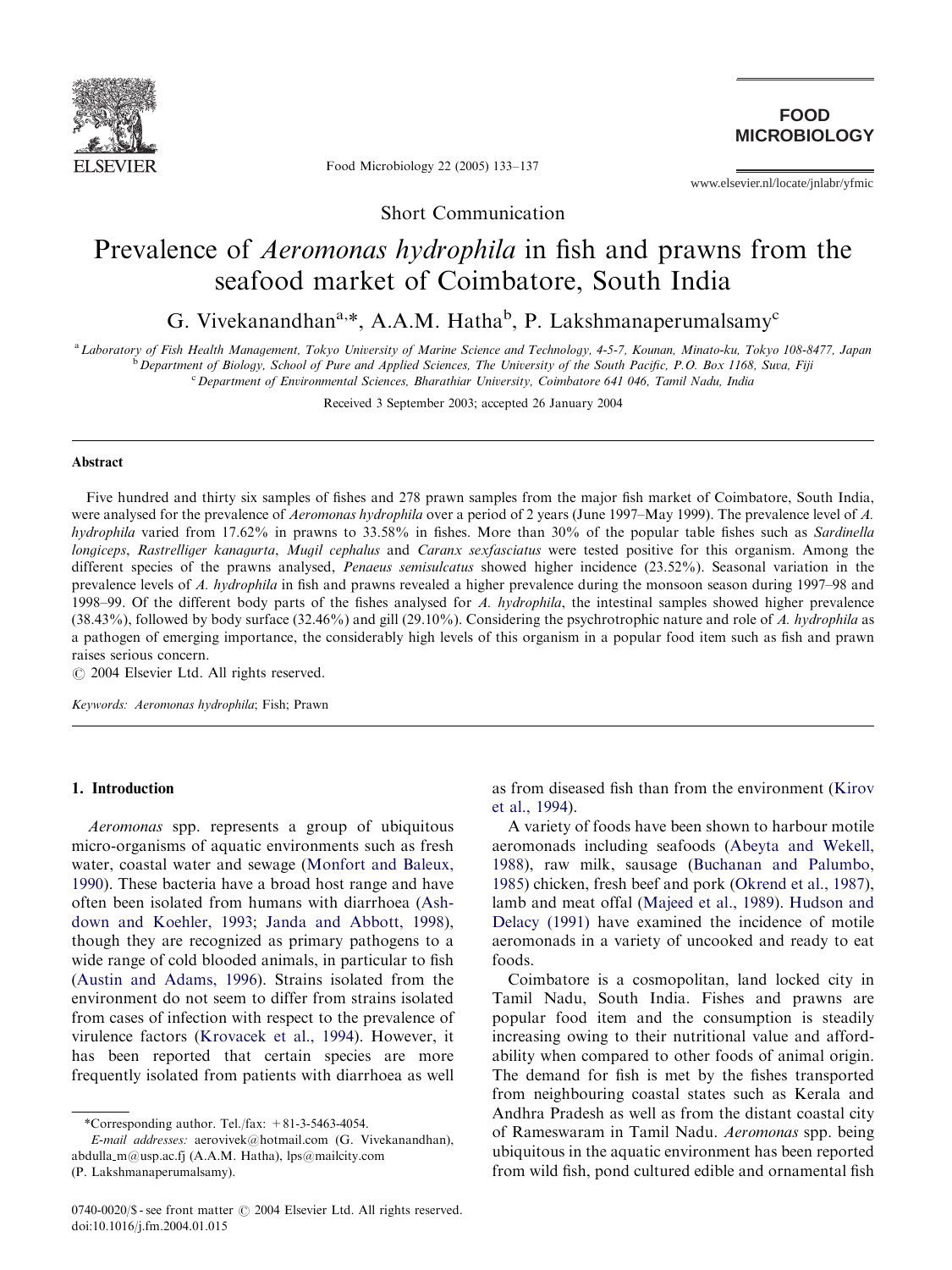[\(Palumbo et al., 1985;](#page-4-0) [Tsai and Chen, 1996](#page-4-0)). Prevalence of A. hydrophila in shrimps has also been reported [\(Gobat and Jemmi, 1993](#page-4-0); [Granum et al., 1998\)](#page-4-0). However, most of these studies have been carried out in other developed countries and no systematic study has been carried out in the study area. Though there are few reports available on the prevalence of motile aeromonads in the gastrointestinal tract of farm raised fresh water fishes [\(Hatha et al., 2000](#page-4-0); [Hatha,](#page-4-0) [2002\)](#page-4-0) virtually nothing is available on the prevalence of this organism in marketed fish and prawns. Considering ubiquitous nature of *Aeromonas* spp. in the aquatic environment, the psychrotrophic nature of the organism, the long hours of travel involved in the transportation of the seafood to Coimbatore and finally the increasing role of A. hydrophila as human pathogen we decided to take up a systematic study on the prevalence of this organism in the fish and prawn samples collected from major fish market of Coimbatore city.

#### 2. Methods

# 2.1. Description of the study area

Coimbatore (Lat.  $11^{\circ}$ N; Long.  $71^{\circ}$ E) is a landlocked district in Tamil Nadu and the fishes and crustaceans reaching here are caught in the South Indian coasts and transported to Coimbatore. The only entry point is Ukkadam fish market, where fishes from Cochin and Calicut in Kerala, Rameswaram in Tamil Nadu and Mangalore in Karnataka are reaching everyday and distributed to different parts of the district. The daily average inflow is more than 6 tonnes.

# 2.2. Collection of samples

Fish and prawn samples were collected from the Ukkadam, major market of Coimbatore for a period of2 years (June 1997–May 1999). Samples were collected at random from a number of vendors in the fish market. Collections were made between 7.00 A.M. and 9 A.M. The fishes and prawns were collected individually in presterilized polyethylene bags and transported to the laboratory in an ice chest. Samples of fish and prawns with visible signs of deterioration, injury or disease were culled. Processing and inoculation of samples for bacteriological analysis were completed within  $2-4h$  of collection ([AOAC,](#page-3-0) [1975\)](#page-3-0). Aseptic procedures were strictly followed during collection, transportation and analysis. The fishes and prawns were identified using standard reference manuals [\(Day, 1889](#page-4-0); [Munro, 1955](#page-4-0); [Misra, 1959](#page-4-0); [Tirmizi, 1967](#page-4-0); [Whitehead, 1972](#page-4-0)).

# 2.3. Bacteriological methods

All the specimens were rinsed with sterile water to remove the adhering particles. The body surface of the fish was swabbed with sterile cotton swab. Using an ethanol dipped and flamed forceps, the operculum of the fishes was lifted and the gill surface was swabbed on both the flanks. Using a pair of sterile scissors, an incision was made near the vent of the fish exposing the rectum to facilitate swabbing of faecal matter. Swabs were then transferred to alkaline peptone-water (APW) and incubated at  $37^{\circ}$ C for 18 h. Whole prawns were dipped into screw cap bottles containing APW so as to transfer the bacterial load into APW. Prawns were removed from the bottles after dipping for 2 min.

After incubation, a loopful of the APW culture was streaked on starch ampicillin agar medium (Himedia, Mumbai, India) and incubated at  $37^{\circ}$ C for 18–24h as described by [Palumbo et al. \(1985\)](#page-4-0). The plates were then flooded with approximately 5 ml of Lugol's iodine solution and amylase positive yellow to honey coloured colonies were isolated. The isolated cultures were then purified by repeated streaking on nutrient agar and maintained in nutrient agar slants. The pure cultures were identified as presumptive A. hydrophila using the multitest medium of [Kaper et al. \(1979\).](#page-4-0) Tubes with alkaline slant and acid butt after 24 h at  $37^{\circ}$ C were considered as presumptive positive for A. hydrophila. The presumptive isolates were confirmed as A. hydrophila based on the following reactions: motile, Gram-negative, cytochrome oxidase positive, p-glucose fermentation positive, arginine dihydrolase positive, ornithine decarboxylase negative, ONPG positive,  $H_2S$ from cystein, acetoin from glucose, gas from glucose, l-arabinose utilization and fermentation of salicin. We have used a type strain of A. hydrophila (MTCC 646), as reference strain to compare the results.

# 3. Results and discussion

The number of fishes and prawns analysed during each month and the prevalence of A. *hydrophila* during each month is given in [Table 1](#page-2-0). Out of 536 fishes analysed, 180 (33.58%) fishes were found to be contaminated with  $A$ . *hydrophila*. The level of incidence in fish samples was higher when compared to the observations of [Tsai and Chen \(1996\),](#page-4-0) [Fricker and](#page-4-0) [Tompsett \(1989\)](#page-4-0) and [Hudson and Delacy \(1991\)](#page-4-0) from different geographical regions. Higher prevalence in Indian markets is possible due to the poor sanitation and time/temperature abuse of this highly perishable food in the markets. Fishes are left open with little ice and fly infestation is common. However the prevalence levels were much lower than those reported by [Abeyta](#page-3-0) [and Wekell \(1988\)](#page-3-0) and [Gobat and Jemmi \(1993\)](#page-4-0) in fresh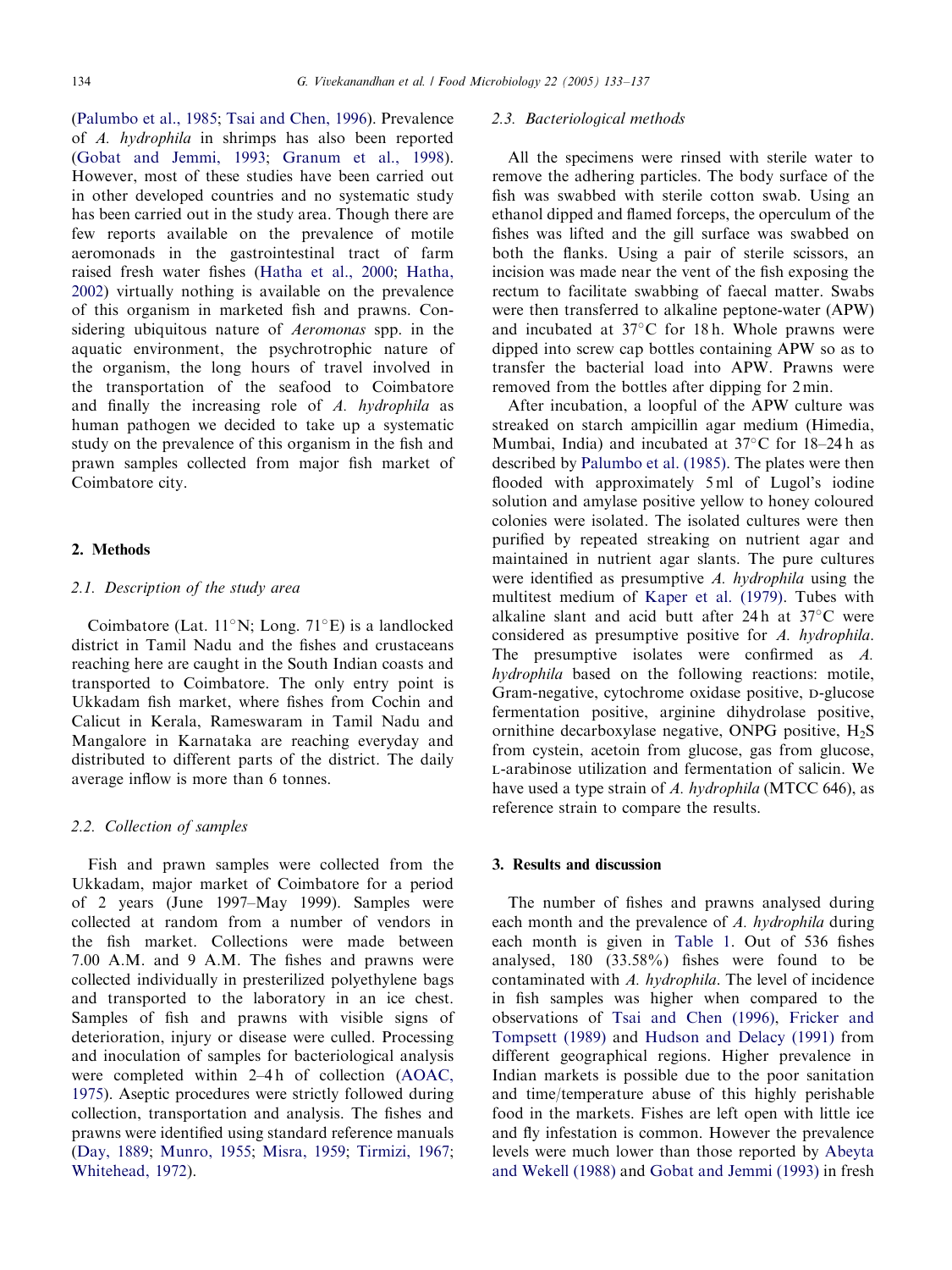<span id="page-2-0"></span>Table 1 Prevalence A. hydrophila in the marketed fish and prawns during June 1997–May 1999

| Month of collection | Prevalence $(\% )$ |             |
|---------------------|--------------------|-------------|
|                     | Fish               | Prawn       |
| June, 1997          | $29.16(24)^a$      | $0.0 (8)^a$ |
| July                | 29.62 (27)         | 55.55 (9)   |
| August              | 47.82 (23)         | 0.0(11)     |
| September           | 52.84 (17)         | 33.33(6)    |
| October             | 46.42 (28)         | 0.0(4)      |
| November            | 17.24 (29)         | 33.33 (12)  |
| December            | 25.00 (20)         | 0.0(3)      |
| January, 1998       | 20.00(10)          | 13.63(22)   |
| February            | 33.33(3)           | 0.0(6)      |
| March               | 4.34(23)           | 0.0(6)      |
| April               | 58.33 (12)         | 21.73 (23)  |
| May                 | 22.22 (18)         | 16.66 (12)  |
| June                | 37.50 (24)         | 17.64 (17)  |
| July                | 37.50 (32)         | 36.36 (11)  |
| August              | 41.37 (29)         | 33.33(9)    |
| September           | 52.38 (21)         | 9.09(11)    |
| October             | 34.61 (26)         | 16.66(12)   |
| November            | 20.00(5)           | 16.66 (24)  |
| December            | 28.00 (25)         | 28.57(7)    |
| January, 1999       | 30.76 (26)         | 14.28(7)    |
| February            | 33.33 (30)         | 0.0(11)     |
| March               | 45.45 (33)         | 31.25(16)   |
| April               | 25.00 (28)         | 15.78 (19)  |
| May                 | 26.08(23)          | 0.0(12)     |
|                     | 33.58 (536)        | 17.62 (278) |

<sup>a</sup> Figure in the parenthesis indicates the number of samples analysed.

fishes sold in retail outlets of Switzerland where they reported an extremely high prevalence (95.06%) of A. hydrophila. Variations in the incidence level of A. hydrophila in the seafood of different parts of the world can be attributed to secondary contamination during handling, storage and transportation. Water has frequently been shown to be contaminated with *Aeromonas* species [\(Burke et al., 1984b](#page-4-0); [Slade et al., 1986](#page-4-0)) and it is likely that contaminated water may have contributed to the high incidence. Of the 278 prawns analysed during the study period,  $17.62\%$  of the samples tested positive for A. hydrophila. The prevalence levels were highly variable during different months (Table 1). The present investigation showed a higher incidence of A. hydrophila in fishes compared to prawns, which is in agreement with the findings of [Tsai and Chen \(1996\).](#page-4-0)

Table 2 represents the number of different fishes analysed during the study period and the prevalence of A. hydrophila in each species. We have analysed more samples of popular table fishes, as they were readily available during most part of the study period. The results revealed that the popular fishes such as sardines, mackerel, mugil and carangids had considerable levels of prevalence (more than  $30\%$ ) of A. hydrophila. The prevalence level varied from 0% to 100% in different fishes. The overall prevalence levels in the popular table

Table 2 Prevalence of A. *hydrophila* in different fishes analysed during June 1997–May 1999

| Name of fish              | Prevalence $(\% )$ |
|---------------------------|--------------------|
| Ambassis commersoni       | $0(1)^{a}$         |
| Anchoviela commersoni     | 28.12 (32)         |
| Arius jella               | 7.14(14)           |
| Anguilla bicolar          | 0(4)               |
| Belone strongilura        | 0(4)               |
| Callyodon fasciatus       | 0(3)               |
| Caranx sexfasciatus       | 38.77 (49)         |
| Chaetodon trifasciatus.   | 66.66(3)           |
| Cybium commersoni         | 30(20)             |
| Epinephelus malabarichus  | 0(4)               |
| Ephippus orbis            | 50(2)              |
| Etroplus suratensis       | 100(1)             |
| Euthynnus affinis         | 50(2)              |
| <i>Exocoetus</i> volitons | 50 (8)             |
| Gerrus filamentosa        | 25(4)              |
| Hemiramphus xanthopterus  | 33.33(6)           |
| Ilisha elongata           | 60(5)              |
| Lates calcarifer          | 50(4)              |
| Leiognathus equulus       | 24.13 (23)         |
| Mugil cephalus            | 41.66 (36)         |
| Megalops cyprinoides      | 100(1)             |
| Nemipterus japonicus      | 25(24)             |
| Parastromateus niger      | 25(24)             |
| Pomadassys hasta          | 33.33(3)           |
| Psettodes erumeii         | 31.57 (19)         |
| Rastrilliger kanagurta    | 31.66 (60)         |
| Sardinella spp.           | 36.66 (120)        |
| Sciaena dussimieri        | 66.66(3)           |
| Scoliodon sorrakowah      | 25(8)              |
| Sillago sihama            | 38.46 (39)         |
| Sphryanera obtusata       | 25(8)              |
| Therapon jarbua           | 100(1)             |
| Tenulosa sinensis         | 100(1)             |
| Total                     | 33.58 (536)        |

<sup>a</sup>Value in the parenthesis indicates the number of samples analysed.

fishes were comparable to the levels recorded by [Hatha](#page-4-0) [et al. \(2000\)](#page-4-0) in the farm raised fresh water fishes.

The prevalence of A. *hydrophila* in different prawn species such as Penaeus indicus, Penaues monodon and Penaeus semisulcatus was found to be 16.58%, 13.20% and 25.52% respectively. The overall prevalence levels in prawns were much lower than those recorded in fishes. This is in agreement with findings of [Tsai and Chen](#page-4-0)  $(1996)$ . The chitinous shell of the prawns may not be that conducive for proliferation of the A. hydrophila, as the moisture rich body surface of fish.

The results of the seasonal variation in the prevalence of A. hydrophila in marketed fish and prawns during the study period revealed maximum incidence during the monsoon season followed by post-monsoon and premonsoon [\(Table 3](#page-3-0)). This could be due to the increased coastal water pollution resulting from land run off, municipal sewage outflows and storm water surge during the monsoon season. It is also reported that high humidity and low temperature is preferred by many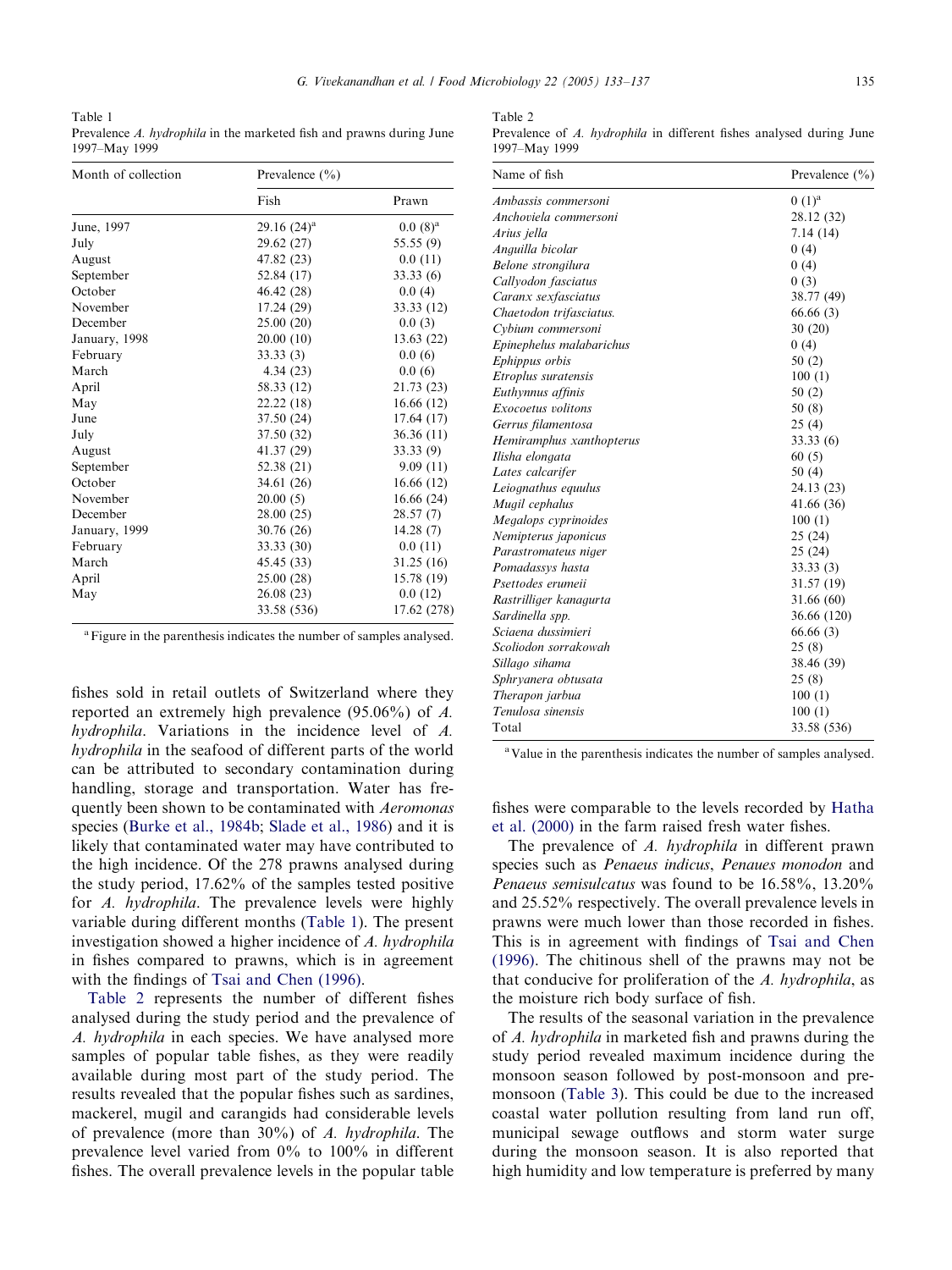<span id="page-3-0"></span>Table 3

Seasonal variation in the prevalence of A. *hydrophila* in fish and prawn during June 1997–May 1999

| Year and season | Prevalence $(\% )$ |                |  |
|-----------------|--------------------|----------------|--|
|                 | Fish               | Prawn          |  |
| 1997-98         |                    |                |  |
| Pre-monsoon     | $23.21(56)^a$      | 18.49 $(47)^a$ |  |
| Monsoon         | 38.46 (91)         | 20.58(34)      |  |
| Post-monsoon    | 28.73 (87)         | 14.63(41)      |  |
| 1998-99         |                    |                |  |
| Pre-monsoon     | 33.33 (114)        | 15.51 (58)     |  |
| Monsoon         | 41.50 (106)        | 22.91 (48)     |  |
| Post-monsoon    | 30.48 (82)         | 18.00(50)      |  |

<sup>a</sup>Values in the parenthesis indicate the number of samples analysed during each season.

pathogens [\(Baker, 1990](#page-4-0)), which is a well-marked feature during the monsoon season. However, the results were contradictory to the findings of [Burke et al. \(1984a\)](#page-4-0), who reported higher incidence of A. hydrophila in smoked catfish fillets during the summer months. [Kaper](#page-4-0) [et al. \(1981\)](#page-4-0) also observed higher levels of A. hydrophila in Chesapeake Bay during spring season.

The frequency of isolation of A. hydrophila from the different parts of the body of fishes analysed. The strains of A. hydrophila were frequently isolated from the intestinal region  $(38.43\%)$  of the fishes followed by body surface  $(32.46\%)$  and gill  $(29.10\%)$ . Our findings are supported by the observations of [Hatha \(2002\)](#page-4-0) who has reported that motile aeromonads are a part of the resident microflora of the intestine of farm raised fresh water fishes. A. *hydrophila* has also been isolated from wild fish, and pond cultured edible and ornamental fish [\(Palumbo et al., 1985;](#page-4-0) [Gobat and Jemmi, 1993](#page-4-0)). It is also consistently isolated from fishes affected with epizootic ulcerative syndrome from different parts of the world [\(Snieszko and Bullock, 1976,](#page-4-0) [Rahman et al.,](#page-4-0) [2002\)](#page-4-0).

The transportation of fish and prawns from other states to Coimbatore will take at least one day. Though the foods are carried under iced condition, one of the characteristics that strongly influence the potential importance of A. hydrophila in regards to food safety is its psychrotrophic nature. Bergey's manual [\(Popoff,](#page-4-0) [1984\)](#page-4-0) highlights A. hydrophila as being capable of showing growth over a temperature range from  $0^{\circ}$ C to 41<sup>o</sup>C. At refrigeration temperatures  $(4-7<sup>o</sup>C)$ , this species grow at a sufficiently rapid rate as to be competitive with other psychrotrophic species associated with foods. Considering the psychrotrophic nature of this organism and the obvious implication of food poisoning strains that can grow readily at refrigeration temperatures, it seems imperative that the information needed to assess their food safety significance be obtained at the earliest possible date. Apart

from the psychrotrophic nature of this organism, during the transportation, the periodical dampening of seafood with contaminated water, besides sprinkling with contaminated wet sand and packing it with cheap quality of ice are customary practices to decelerate the tropical heat. Cumulative effect of such conventional practices coupled with unhygienic handling during transportation results in secondary contamination and explains the high prevalence level of Salmonella species in marketed seafood [\(Hatha and Lakshmanaperumalsamy, 1997\)](#page-4-0). Moreover, the major fish market at Coimbatore is situated near the main municipal treatment plant, which could serve as a source for secondary contamination through flies.

The results of the present investigation revealed that contamination of fish and prawns with  $A$ . hydrophila in the Ukkadam market is considerably high. Although the source of the organism may be ambient environment, secondary contamination during catching, handling and transportation may also contribute for its distribution. The psychrotrophic nature of this organism and the multiplicity of virulence factors add to the significance of this organism in a highly perishable commodity such as seafood. Until more definite information is available concerning this micro-organism in seafoods, it seems prudent to recommend that individuals involved in the catching, storage, distribution and processing of seafoods consider  $A$ . hydrophila as undesirable.

Aeromonas spp. is being considered as a pathogen of emerging importance due to its special features such as ubiquitous presence in the aquatic environment, multiplicity of virulence factors and psychrotrophic nature. Though Indian cooking processes involve high degree of boiling and extensive use of spices, which might eliminate this organism from the respective seafood, the toxin may remain in the foodstuff. Central institute of Fishery technology (CIFT), Government of India had prescribed a series of guidelines for an ideal fish market, which are to be strictly followed in order to avoid secondary contamination and growth of A. hydrophila in seafoods.

# Acknowledgements

The authors are thankful to the Head, Department of Environmental Sciences, Bharathiar University, Coimbatore for providing necessary laboratory facilities.

# References

- Abeyta, C., Wekell, M.M., 1988. Potential sources of Aeromonas hydrophila. J. Food Saf. 9, 11–12.
- AOAC, 1975. In: Howitz, W. (Ed.), Official Methods of Analyses, 12th Edition. Association of Official Analytical Chemists, Washington.